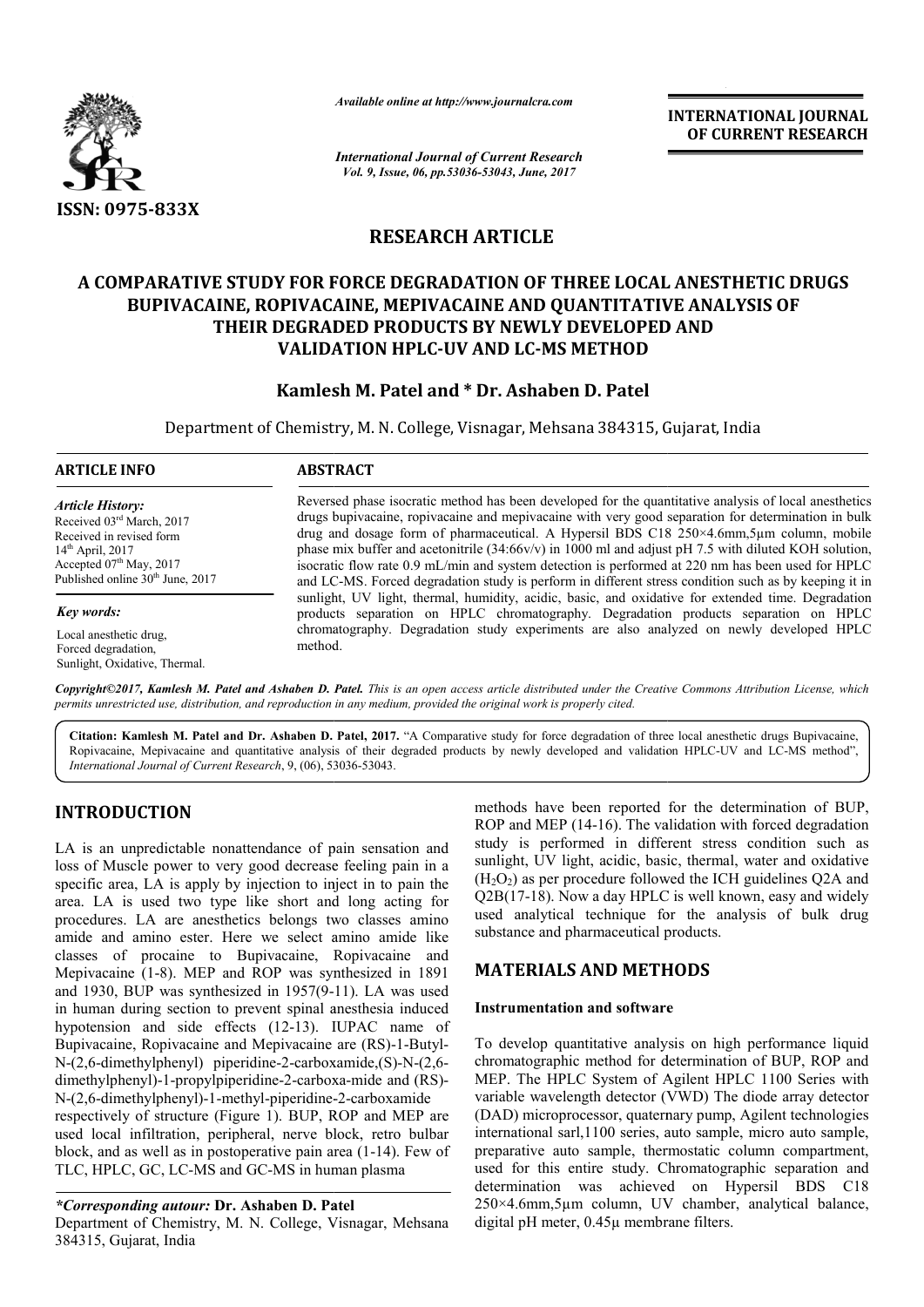

**Figure 1. Structure of BUP,ROP,MEP and degradation products with stress condition. I : structure of the BUP, chemical name: (***RS***)-1-Butyl-***N***-(2,6-dimethylphenyl)piperidine-2-carboxamide, II : structure of the ROP, chemical Name: (***S***)-***N***-(2,6 dimethylphenyl)-1-propylpiperidine-2-carboxamide, III: structure of the MEP, chemical name: (***RS***)-***N***-(2,6-dimethylphenyl)- 1 methyl-piperidine-2-carboxamide, IV: structure of the N-Oxide of BUP, (degradation of oxidative) chemical name: (2S)-1-butyl-2- (2,6-dimethylphenylcarbamoyl) piperidine 1-oxide, V: structure of the N-Oxide of ROP, (degradation of oxidative) chemical name: (2S)-2-(2,6-dimethylphenylcarbamoyl)-1-propylpiperidine 1-oxide, VI: structure of the N-oxide of MEP, (degradation of oxidative) chemical name: (2S)-2-(2,6-dimethyl phenylcarbamoyl)-1-methylpiperidine 1-oxide,**

#### **Chemicals and reagents**

The pharmaceutical API of BUP, ROP and MEP (99.9% pure) each 1000mg were purchased from market. HPLC grade acetonitrile SD fine limited. Analytical grade K2HPO4, K2HPO4, KOH, hydrochloric acid, sodium hydroxide flakes, hydrogen peroxide. Milli-Q water purchased from market.

#### **Details of method chromatographic conditions**

The chromatographic quantitative analysis has been performed on a Hypersil BDS C18 250×4.6mm,5µm column, mobile phase mix buffer(dissolved 2.0gm of KH2PO4 and 2.5gm K2HPO4 in 1000ml milli-Q water and adjust pH 6.5 with 10%v/v KOH or 15%v/v ortho phosphoric acid. Filter it through  $0.45\mu$ m membrane filter) and acetonitrile  $(34:66v/v)$ in 1000 ml and adjust pH 7.5 with diluted 10%v/v KOH

solution, isocratic flow rate 0.9 mL/min, injection volume 10µL, mobile phase for diluent and system detection is performed at 220nm has been used for HPLC analysis of with forced degradation study like sunlight, UV, thermal, humidity, acidic, basic, and oxidative.

#### **Preparation of solutions**

#### **Specificity solution for retention time confirmation and system suitability solution**

Accurately weighted 10mg of each BUP,ROP and MEP and transfer into a three different 100mL volumetric flask, add about 50 mL of diluent and sonication to dissolve the content. Make the volume up to the mark with diluent and mix. Conc. of each BUP,ROP and MEP(100µg/mL, 100ppm).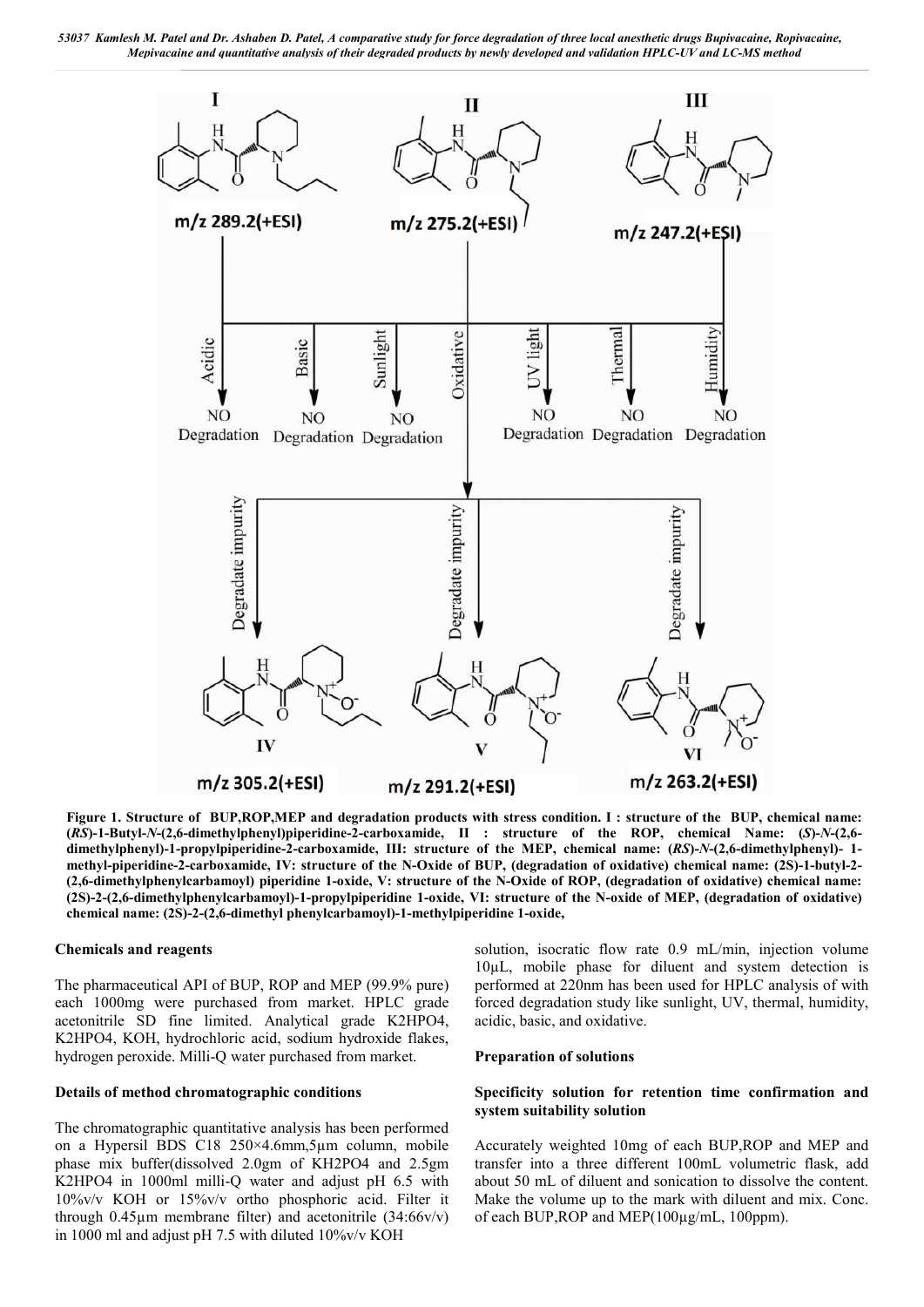**Table 1. Degradation of analyte applying forced degradation (stress condition) and results for proposed method validation (% Purity) of BUP, ROP, MEP**

| Stress condition | Condition media                      | Temperature     | Time            | <b>Degradation Results</b> |                    |                    |
|------------------|--------------------------------------|-----------------|-----------------|----------------------------|--------------------|--------------------|
|                  |                                      |                 |                 | <b>BUP</b><br>on (LC-UV    | ROP on (LC-UV      | MEP on (LC-UV      |
|                  |                                      |                 |                 | $/LC$ -MS m $/z$ )         | $/LC$ -MS m $/z$ ) | $/LC$ -MS m $/z$ ) |
| Acidic           | 5N HCl                               | $60^{\circ}$ C  | . hr            | ND/289.2                   | ND/275.2           | ND/247.2           |
| Alkali           | 5N NaOH                              | $60^{\circ}$ C  | 1 <sub>hr</sub> | ND/289.2                   | ND/275.2           | ND/247.2           |
| Oxidative        | $10\%$ H <sub>2</sub> O <sub>2</sub> | $60^{\circ}$ C  | 1 hr            | $Deg$ ./305.2              | Deg/291.2          | Deg. / 263.2       |
| Sunlight         | Solid form                           |                 | 72 Hrs          | ND/289.2                   | ND/275.2           | ND/247.2           |
| UV-light         | UV chamber                           | 200 watts-hours | 72 Hrs          | ND/289.2                   | ND/275.2           | ND/247.2           |
| Humidity         | 65% RH                               | RT              | 72 Hrs          | ND/289.2                   | ND/275.2           | ND/247.2           |
| Thermal          | Oven                                 | $105^{\circ}$ C | 72 Hrs          | ND/289.2                   | ND/275.2           | ND/247.2           |



**Figure 2. Comparison of LC/MS spectra chromatograph of (A) Oxidative degradation product on BUP, (B) Oxidative degradation product on ROP.(C)Oxidative degradation product on MEP**

#### **Test solution**

Accurately weighted 25mg of test sample each BUP, ROP and MEP and transfer into a three different 50 mL volumetric flask, add about 10 mL of diluent and sonication to dissolve the content. Make the volume up to the mark with diluent and mix. Conc. of each BUP, ROP and MEP (500µg/mL, 500ppm). 2.4.3 Standard stock solution: Accurately weighted 25 mg each sample of BUP, ROP and MEP and transfer into a three different 100 mL volumetric flask, add about 50 mL of diluent into each of the flask and sonication to dissolve the content.

Make the volume up to the mark with diluent and mix (each sample conc. of BUP, ROP and MEP (250µg/mL, 250ppm).

#### **Method Validation**

Validation of the developed method for the determination of BUP, ROP and Method MEP was performed according to the ICH guidelines "Validation of analytical procedures: text and Methodology Q2B(R),Q2B(R)'' (International Conference on Harmonization, 1996; International Conference on Harmonization, 1996) with standards bulk drug thus system

ND= Not degradation ,Deg.= degradation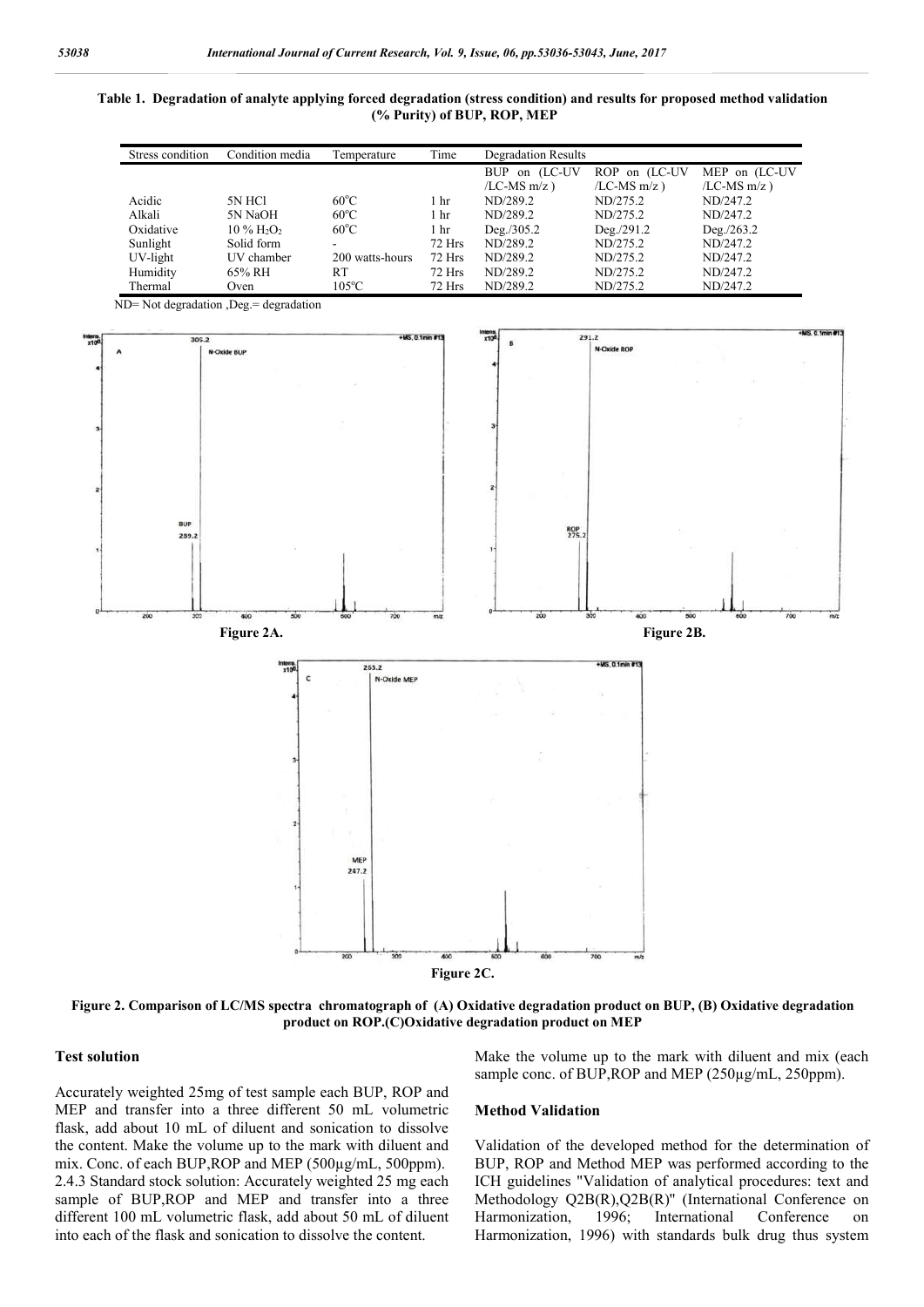suitability along with method selectivity, specificity , linearity, range, precision (repeatability) and intermediate precision, accuracy, limits of detection and quantification, BUP,ROP and MEP is short team and long term stability of the analysts in the prepared in the prepared solutions and robustness were demonstrated. The limit of quantification (LOQ) and limit of detection (LOD) were estimated using the following equations. LOO=10s /s and LOD=3.3s /s

Where s is the standard deviation of intercept and s is the slope of the calibration curve

#### **Forced Degradation Study**

#### **UV light, sunlight, thermal and humidity degradation**

About 50mg of each sample BUP, ROP and MEP is taken in four different petri dishes. One petri dish is kept in UV light chamber for 200 watts-hours/square-meter, second petri dish in sunlight, third petri dish in oven at  $105^{\circ}$ C for 72 hours for thermal and fourth petri dish in humidity at RT for degradation study.

#### **Acid degradation**

Accurately weighted 25mg of test samples of each BUP, ROP and MEP and transfer into a three different 50 mL volumetric flask, add about 5 mL of 5N hydrochloric acid solution and 10mL diluent and sonicate to dissolve the content. Make the volume up to the mark with diluent and mix. Conc. of each BUP, ROP and MEP (500μg/mL, 500 ppm). Heat it at 60<sup>°</sup>C on water bath for 1 hr, cool it at RT and adjust the pH 7.0 with of 5N sodium hydroxide solution.

### **Alkali degradation**

Accurately weighted 25mg of test sample each BUP,ROP and MEP and transfer into a three different 50 mL volumetric flask, add about 5 mL of 5N sodium hydroxide solution and 10mL diluent and sonicate to dissolve the content. Make the volume up to the mark with diluent and mix. conc. of each BUP,ROP and MEP (500µg/mL,500ppm). Heat it at 600C on water bath for 1 hr, cool it at RT and adjust the pH 7.0 with of 5N hydrochloric acid solution.

### **Oxidative degradation**

Accurately weighted 25mg of test sample each BUP,ROP and MEP and transfer into a three different 50 mL volumetric flask, add about 5 mL of 10% hydrogen peroxide solution and 10mL diluent and sonicate to dissolve the content. Make the volume up to the mark with diluent and mix. conc. of each BUP,ROP and MEP (500µg/mL,500ppm).Heat it at 600C on water bath for 1 hr, cool it at RT .

# **RESULTS AND DISCUSSION**

#### **Optimization of chromatographic conditions and Forced degradation behavior**

The development qualitative (% Purity) of LC-UV methods for determining drugs has received great attention in analytical research due to its use in quality control. The main objective of method development is to determine the BUP,ROP, MEP and degraded products of each BUP,ROP and MEP. The degradation products in chromatogram were present in the

total- ion chromatogram, recorded by using the LC-UV method. Results shows that BUP,ROP, MEP did not degrade under acid, alkali ,thermal and sunlight stress conditions a mixture of each solution, we found very strange results that these products not degraded in alkali stress condition even if it contain amide linkage. In general amide group are highly sensitive towards alkali stress condition but here we observed that amide linkage in BUP, ROP, MEP is not broken, another important result we found is that it degraded under oxidative stress condition and one degradation product was formed in each BUP, ROP and MEP. Each BUP, ROP and MEP in oxidative degradation with 10% hydrogen peroxide solution. Every degradation product determination in LC-MS and to the m/z values and fragmentation pattern, The observed m/z values for ion peak  $[M+H]$ <sup>+</sup> and considerable fragments of the degraded products are 305.2,291.2,263.2. Based on these m/z value it is proposed that degraded products are the N-Oxide of BUP,ROP and MEP respectively. Results is tabulated and included in table 1. A typical chromatogram of the separation of the analysis under these conditions is presented in (Figure 2).

### **Method Validation**

Method validation has been performed as per ICH guideline Q2A and Q2B includes several parameters like precision, linearity, accuracy , robustness, LOD,LOQ .These parameters all validation have been performed systematically both assay and purity on HPLC[17-18]. A typical chromatogram of the separation of the two analytes under these conditions is presented in (Figure 3A),(Figure 3B) . Results in memory tablets are included in table 2.

### **Linearity and range on LC-UV**

All calibration curves for BUP presented coefficient of determination  $(R^2)$  0.999, while for the ROP, MEP of determination  $(R^2)$  was greater than 0.995 as required. A lackof-fit test was performed for all calibration curves and the calculated  $R^2$ -values of the representative curves, system suitability parameter was comply. The correlation coefficient would not be less than 0.98. Y- Intercept ≤25% referred to the calculated response of the x-value corresponding to the concentration of the specification limit. Representative linearity and range results in memory tablets are included in table 2 and linearity chart show in (Figure.4).

### **Stability on LC –UV**

At the beginning of the method development it was observed that each of BUP, ROP and MEP stock solutions prepared in diluent seemed to be very stable and no additional peaks appeared in the chromatograms. Therefore based on this observation, a stability study on each BUP, ROP and MEP stock solution in diluent at RT and at 5°C for initial,12hrs 24 hrs, 36hrs and 48hrs followed and found that they were stable and no degradation of each BUP, ROP and MEP were observed. Results for each BUP, ROP and MEP are included in table 3.

#### **Robustness on LC-UV**

The robustness of the method was evaluated by analyzing standards and test solutions at the nominal concentration of each BUP, ROP and MEP $(100 \mu g/mL)$ .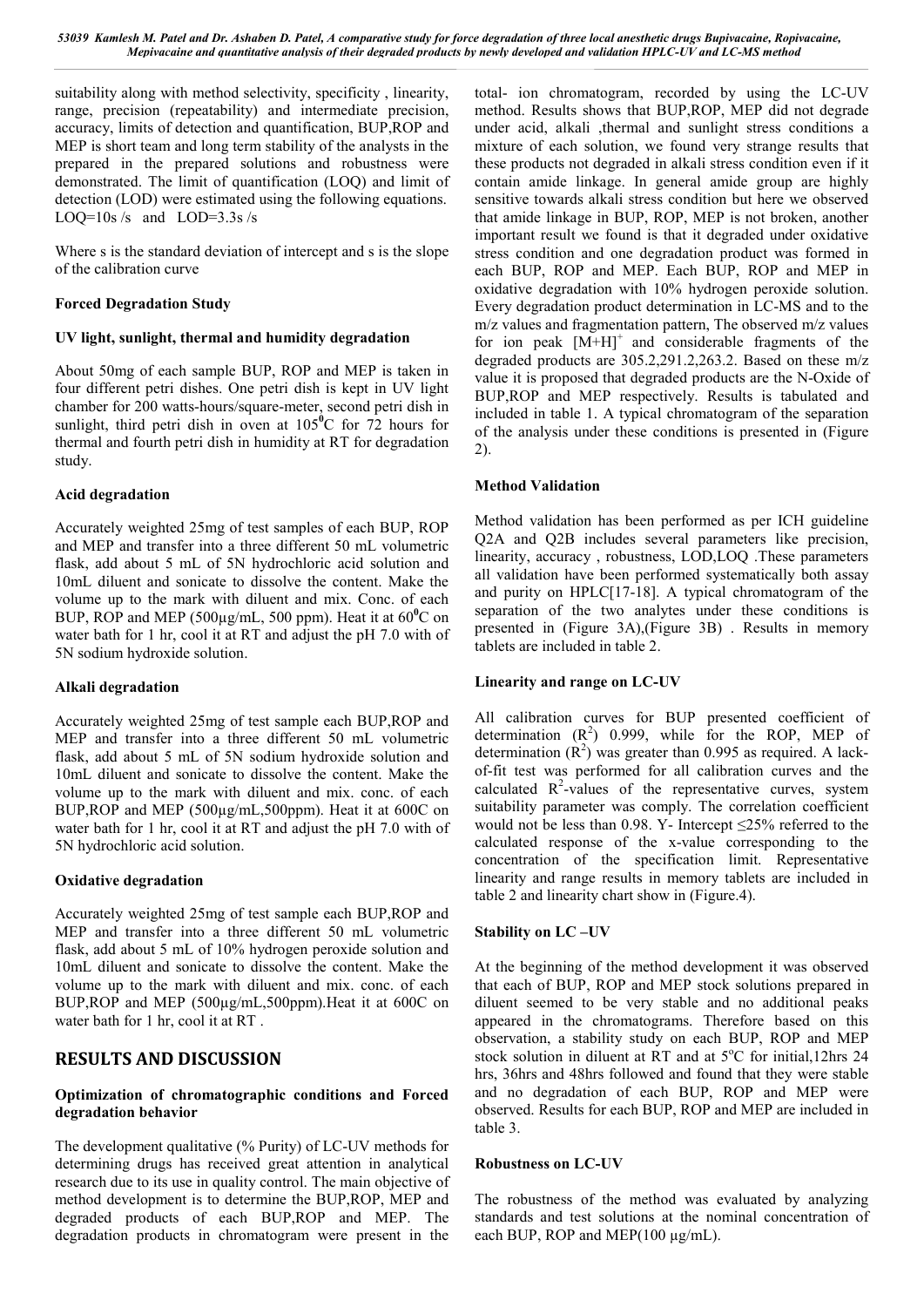



**Figure 3. A chromatograph forced condition acid, alkali, oxidative, system suitability solution, test solution and thermal for HPLC method development and validation. Chromatograph of (A) Acidic degradation, (B)Alkali degradation, (C)Oxidative degradation, (D)System suitability solution, (E)Test solution, (F)Thermal degradation**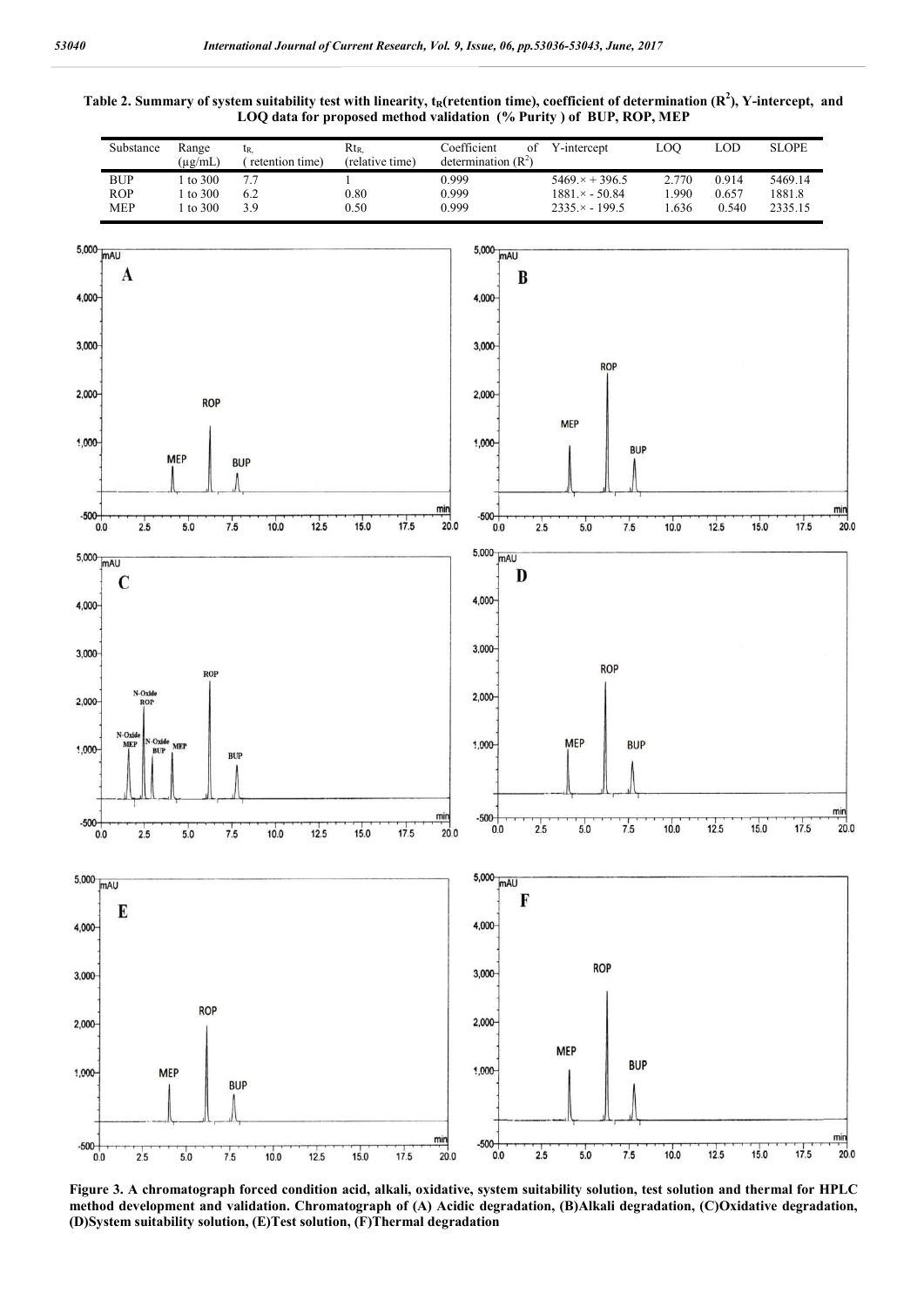| Parameter          | Condition        | Data    | <b>BUP</b> | <b>ROP</b> | <b>MEP</b> |
|--------------------|------------------|---------|------------|------------|------------|
| Flow rate          | $0.8$ mL/min     | $%$ RSD | 0.26       | 1.14       | 0.37       |
|                    | $1.0$ mL/min     | $%$ RSD | 0.28       | 0.49       | 0.27       |
| pH in Mobile Phase | pH (7.4)         | $%$ RSD | 0.91       | 0.26       | 0.28       |
|                    | pH (7.6)         | $%$ RSD | 0.18       | 0.50       | 0.39       |
| UV                 | $215 \text{ nm}$ | $%$ RSD | 0.44       | 0.48       | 0.36       |
|                    | $225 \text{ nm}$ | $%$ RSD | 0.76       | 0.23       | 0.37       |
| Stability at $^0C$ | at RT            |         |            |            |            |
|                    | Initial          |         | 0.34       | 0.15       | 0.37       |
|                    | 12 hrs           |         | 0.40       | 0.29       | 0.40       |
|                    | 24 hrs           |         | 0.42       | 0.34       | 0.42       |
|                    | 36 hrs           |         | 0.54       | 0.37       | 0.47       |
|                    | 48 hrs           | $%$ RSD | 1.17       | 0.42       | 0.53       |
|                    | At $5^0C$        |         |            |            |            |
|                    | Initial          |         | 0.08       | 0.72       | 0.20       |
|                    | $12$ hrs         |         | 0.14       | 0.73       | 0.21       |
|                    | 24 hrs           |         | 0.24       | 0.80       | 0.22       |
|                    | $36$ hrs         |         | 0.27       | 0.87       | 0.24       |
|                    | 48 hrs           |         | 0.29       | 0.88       | 0.28       |
| Accuracy on level  | Data             |         |            |            |            |
| 50 %               | % Recovery       |         | 100.57     | 100.34     | 100.71     |
|                    | $%$ RSD          |         | 0.20       | 1.04       | 1.65       |
| 100 %              | % Recovery       |         | 100.56     | 100.08     | 101.35     |
|                    | $%$ RSD          |         | 0.90       | 0.26       | 0.49       |
| 150 %              | % Recovery       |         | 100.16     | 100.33     | 100.35     |
|                    | % RSD            |         | 0.30       | 0.45       | 0.14       |





**Figure 3. B Chromatograph forced condition UV degradation, sunlight degradation, humidity degradation, blank test (G)UV degradation,(H) sunlight degradation, (I) Humidity degradation, (J)Blank test**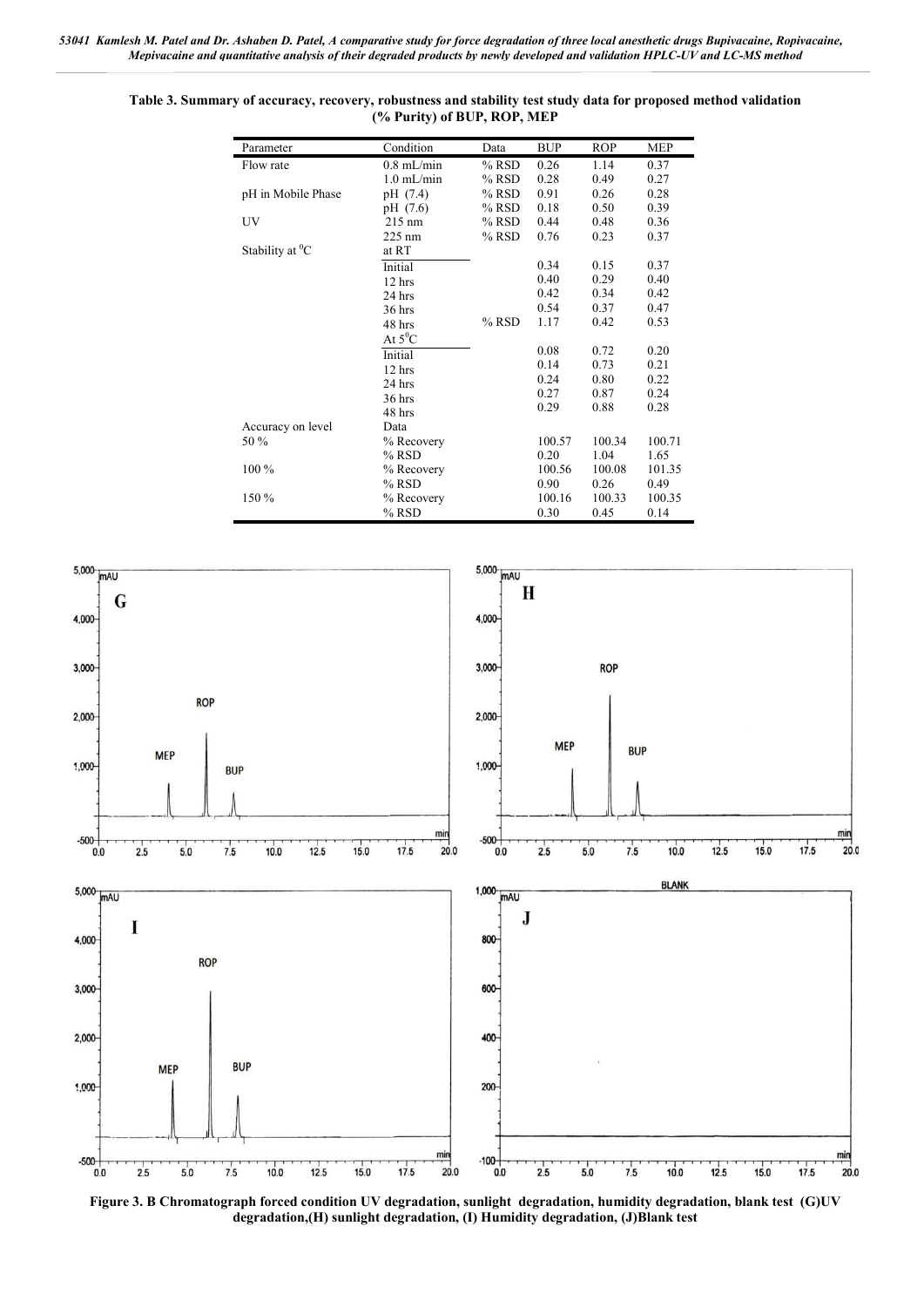

**Figure 4. Plot of area verses linearity level (0.5% to 150%) and confidence level for BUP, ROP, MEP correlation coefficient would not be less than 0.995. Y- Intercept ≤25% referred to the calculated response of the x-value corresponding to the concentration (linearity level) of the specification limit**

The parameters altered were the flow rate  $(\pm 10\%)$  0.8,1.0 mL/min instead of 0.9mL/min, pH(±0.1unit)7.4, 7.6 instead of 7.5 and the different UV nm 215, 225, instead 220. Representative linearity and range results in each BUP, ROP and MEP drugs are included in the result were summarized in table 3.

#### **Concluding Remarks**

BUP, ROP and MEP was subjected to stress condition as per ICH guideline on LC-MS and LC-UV. It was found that these three local anesthetic drugs are stable in acidic, thermal, humidity, UV, sunlight and strange fully even if in alkali stress condition, mostly amide group is observed to be degrade in alkali stress condition but here we observed that amide linkage in BUP, ROP, MEP is stable in alkali stress condition. It is also concluded that these LA is unstable in oxidative condition and formed its respective N-Oxide impurities. The newly developed method is complies all the parameter including method validation as suggested in ICH guidelines Q2A and Q2B successfully. The method is applied successfully for stability testing as well as for commercially available BUP, ROP and MEP.

#### **Abbreviations**

BUP: Bupivacaine ROP: Ropivacaine MEP: Mepivacaine LA: Local anesthetic API:Active pharmaceutical ingredient; ICH:International conference of Harmonization; LOQ:limit of Quantification; LOD: limit of detection; RT:Room temperature;  $t_R$  : Retention time;  $Rt_R$ : Relative time; RS :Resolution;  $R^2$ :Coefficient of determination;

ppm: Parts per million RSD: Relative Standard Deviation SD: Standard Deviation mg: milli gram mL: millilitre nm: nano- meter conc.: concentration µg : micro gram Hrs: hours

#### **Acknowledgements**

The authors are grateful to the manager of Advance Analytical Research & Training Institute, Gujarat, India and Department of Chemistry, M N College, Visnagar, Hemchandracharya North University, Patan, Gujarat 384265 for providing the necessary facilities to carry out the research work.

#### **REFERENCES**

- Copeland, S.E., Ladd, L.A., GU. XQ, Mather, L.E. 2008. The effects of general anesthesia on the central nervous and cardiovascular sy stem toxicity of local anesthetics*, Anesth Analg,* 106(5): 1429-1439.
- Escuder-Gilabert, L., Sagrados, Villanueva-camanar, R.M. and Medina-Hernadez, M.J. 1999. Analysis of pharmaceuticals preparation containing local anesthetics by Micellar liquid chromatography and spectrophotometric detection *Chromatographia*, 49: 85-90.
- Graf, B.M. 2007. Thecardiotoxicity of local anesthetics: the place of ropivacaine Currtop. Medchem vol. 3,pp.207-214.
- International Conference on Harmonization (ICH) of Technical requirements for the registration of pharmaceuticals for Human use, Validation of Analytical Procedures; Definitions and Terminology Q2A, Geneva, Switzerland, 1996.
- International Conference on Harmonization (ICH) of Technical requirements for the registration of pharmaceuticals for Human use, Validation of Analytical Procedures; Methodology, O<sub>2</sub>B, pharmaceuticals Terminology, Geneva, Switzerland, 1996.
- Kindlor, Christophti, Paul, Matthias, Zautillary, Liu, Canhul, Winegar, Brueep, Gray, Andrew, T, Yos, C. 2003. Spencer, Amide local aneshetics potently inhibit the human tandem pore domain background KT channel Task2(KCNKS), *Journal of pharmacology and Eperimental Therapeautics,*  306(1): 84-92.
- Leonard, John, Blacker, A, John Marsden, Martin E, Mulhollond, Keith R, Newton, 2015. A survey of the Borrowing Hydrogen Approach to the Synthesis of some pharmaceutically relevant Intermediate*, Organic process research and development,* 19: 1400-1410.
- Liu, Jianzhong: YangLiu, Li, Yi, Pan, Dahua, Hopfiger Antan, 2006. Constructin plasma protein binding Model based on a combination of cluster analysis and Fingerprint molecular milianty analyses, *Bioorganic and Medicinal Chemistry,* 14(3): 611-621.
- Markham, A., Faulds, D. 1996. Ropivacaine A review of its pharmacology and theropeutic use in regional Anaesthesia, Drugs, 52(3): 429-449.
- Martinsson. Titt, Oda, Takahara, Fernvik, Eva, Roempke, Karin, Dalsgacard, carl johan, Svensjoe, Erik, Ropivacaine inhibits leukucyterolling, adhesion Journal of pharmacology and experimented the rapeatics, (1997) 283(1): 59-65.